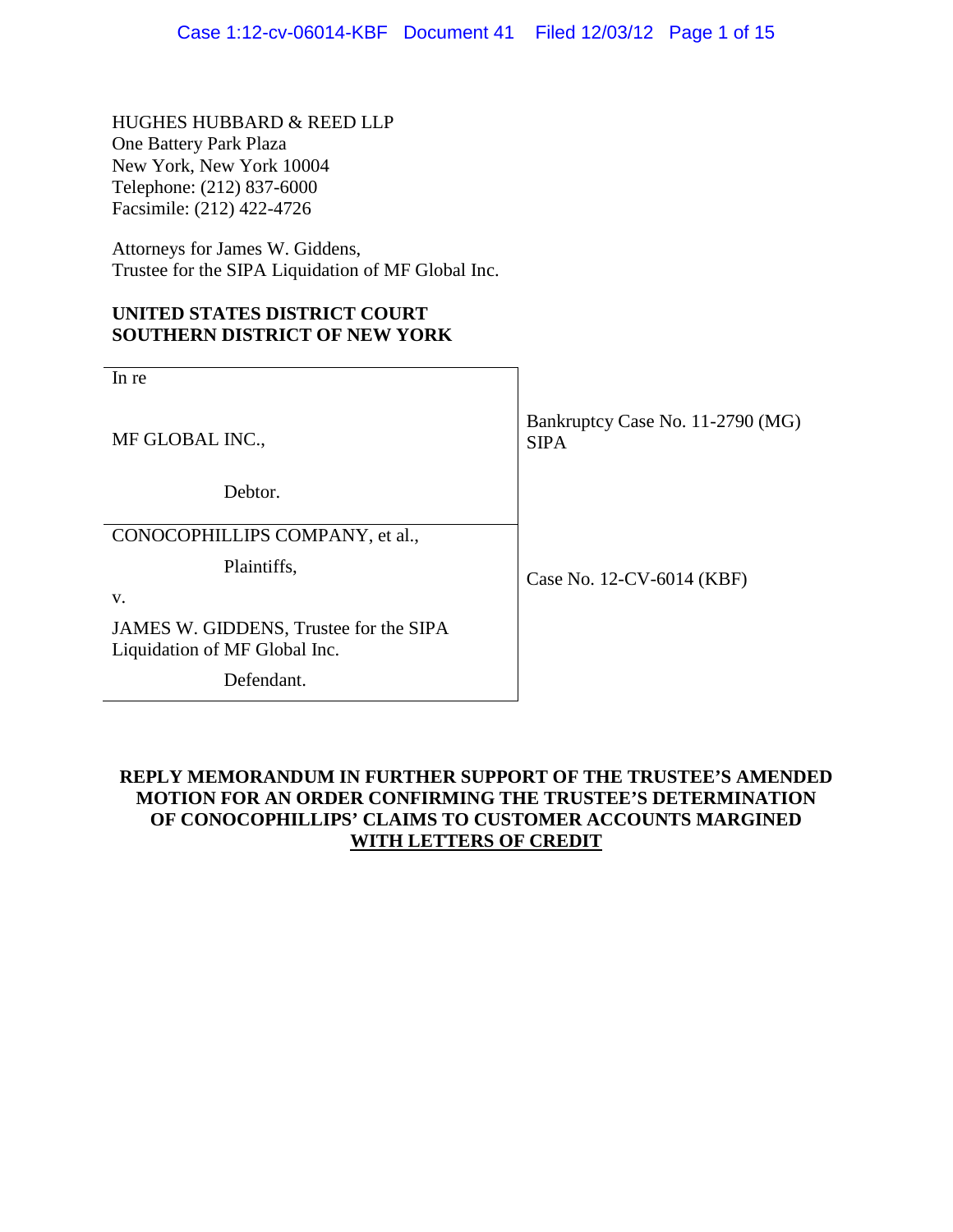## **TABLE OF CONTENTS**

## **Page**

| I.      |                 |                                                                    |  |
|---------|-----------------|--------------------------------------------------------------------|--|
| $\Pi$ . |                 | THE LOC PROVISION IS A VALID EXERCISE OF THE CFTC'S CLEARLY        |  |
|         | A.              | The Bankruptcy Code Provisions Cited By ConocoPhillips Are Not     |  |
|         | <b>B.</b>       | The Legal Certainty For Bank Products Act Did Not Abrogate The LOC |  |
|         | $\mathcal{C}$ . |                                                                    |  |
| III.    |                 | CUSTOMER PROPERTY CANNOT DISAPPEAR WHEN LETTERS OF                 |  |
|         |                 |                                                                    |  |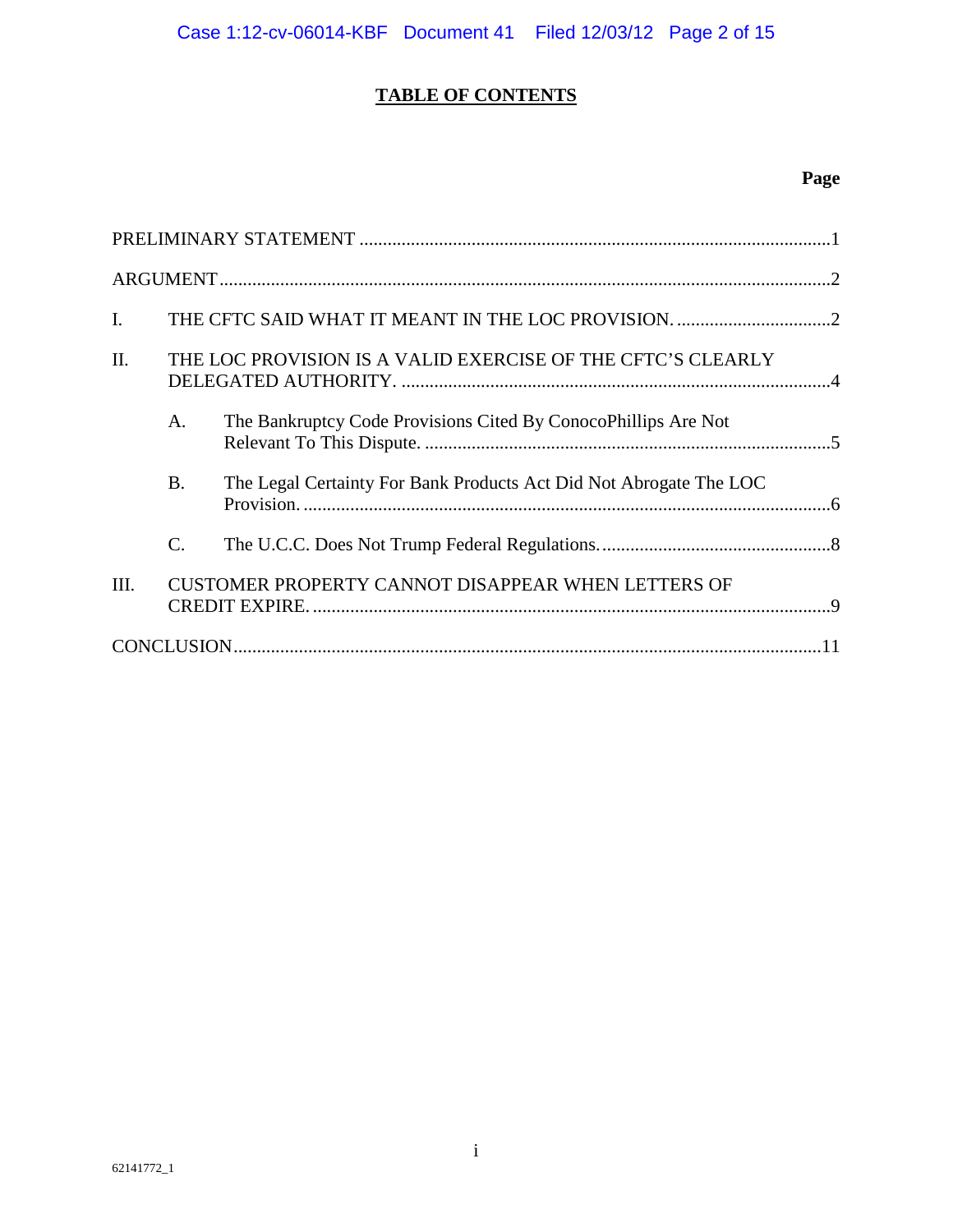## **TABLE OF AUTHORITIES**

| Page(s)<br><b>CASES</b>                                                                                                                                                                                       |  |
|---------------------------------------------------------------------------------------------------------------------------------------------------------------------------------------------------------------|--|
| <b>Butner v. United States,</b>                                                                                                                                                                               |  |
| Chechele v. Elstain,<br>No. 11 Civ. 3320 (SAS), 2012 U.S. Dist. LEXIS 23975 (S.D.N.Y. Feb. 24, 2012) 3                                                                                                        |  |
| Conn. Office of Prot. & Advocacy for Persons with Disabilities v. Hartford Bd. of Educ.,                                                                                                                      |  |
| English v. Gen. Elec. Co.,                                                                                                                                                                                    |  |
| Estate of Landers v. Leavitt,                                                                                                                                                                                 |  |
| Green Island Power Auth. v. Fed. Energy Regulatory Comm'n,                                                                                                                                                    |  |
| In re Bernard L. Madoff Inv. Sec. LLC,                                                                                                                                                                        |  |
| Kruse v. Wells Fargo Home Mortg., Inc.,                                                                                                                                                                       |  |
| SIPC v. Bernard L. Madoff Inv. Sec. LLC (In re Madoff Sec.),                                                                                                                                                  |  |
| SIPC v. Bernard L. Madoff Inv. Sec., LLC,<br>401 B.R. 629 (Bankr. S.D.N.Y. 2009), aff'd sub nom. Rosenman Family, LLC v.<br>Picard, 420 B.R. 108 (S.D.N.Y. 2009), aff'd, 395 F. App'x 766 (2d Cir. 2010) 5, 6 |  |
| Talk Am., Inc. v. Mich. Bell Tel. Co.,                                                                                                                                                                        |  |
| United States v. Ron Pair Enters. Inc.,                                                                                                                                                                       |  |
| WPIX, Inc. v. ivi, Inc.,                                                                                                                                                                                      |  |
| Wyeth v. Levine,                                                                                                                                                                                              |  |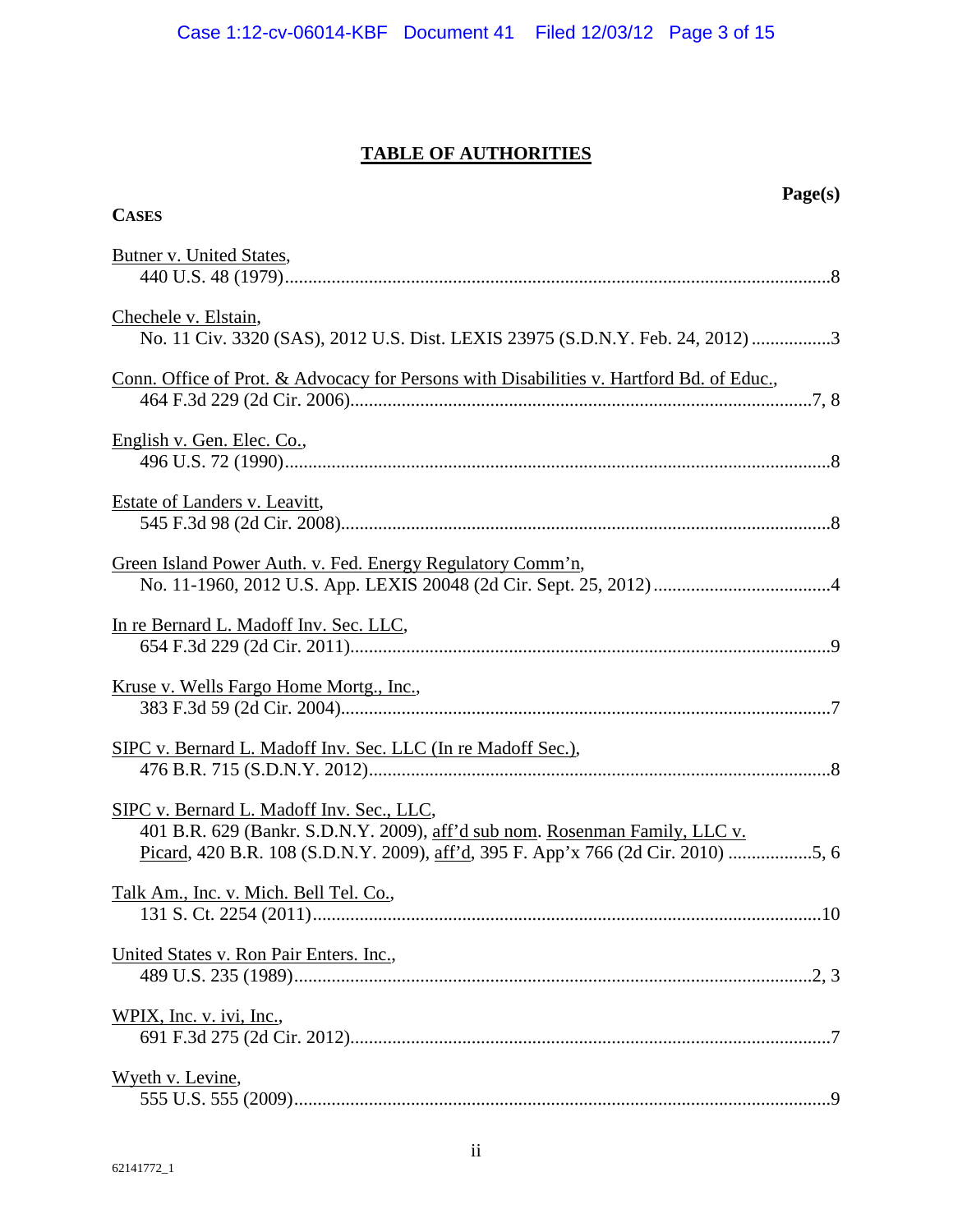# TABLE OF AUTHORITIES (Continued)

Page(s)

## **STATUTES AND RULES**

| <b>REGULATIONS</b>                       |
|------------------------------------------|
|                                          |
|                                          |
|                                          |
| LEGISLATIVE AND ADMINISTRATIVE MATERIALS |
|                                          |
|                                          |
|                                          |
|                                          |
| <b>OTHER AUTHORITIES</b>                 |

| William F. Teuting & Christoper Q. King, Funds Protections: An Overview of What |  |
|---------------------------------------------------------------------------------|--|
| Happens When a Commodity Broker Becomes Insolvent, 7 J. of Futures Markets 93   |  |
|                                                                                 |  |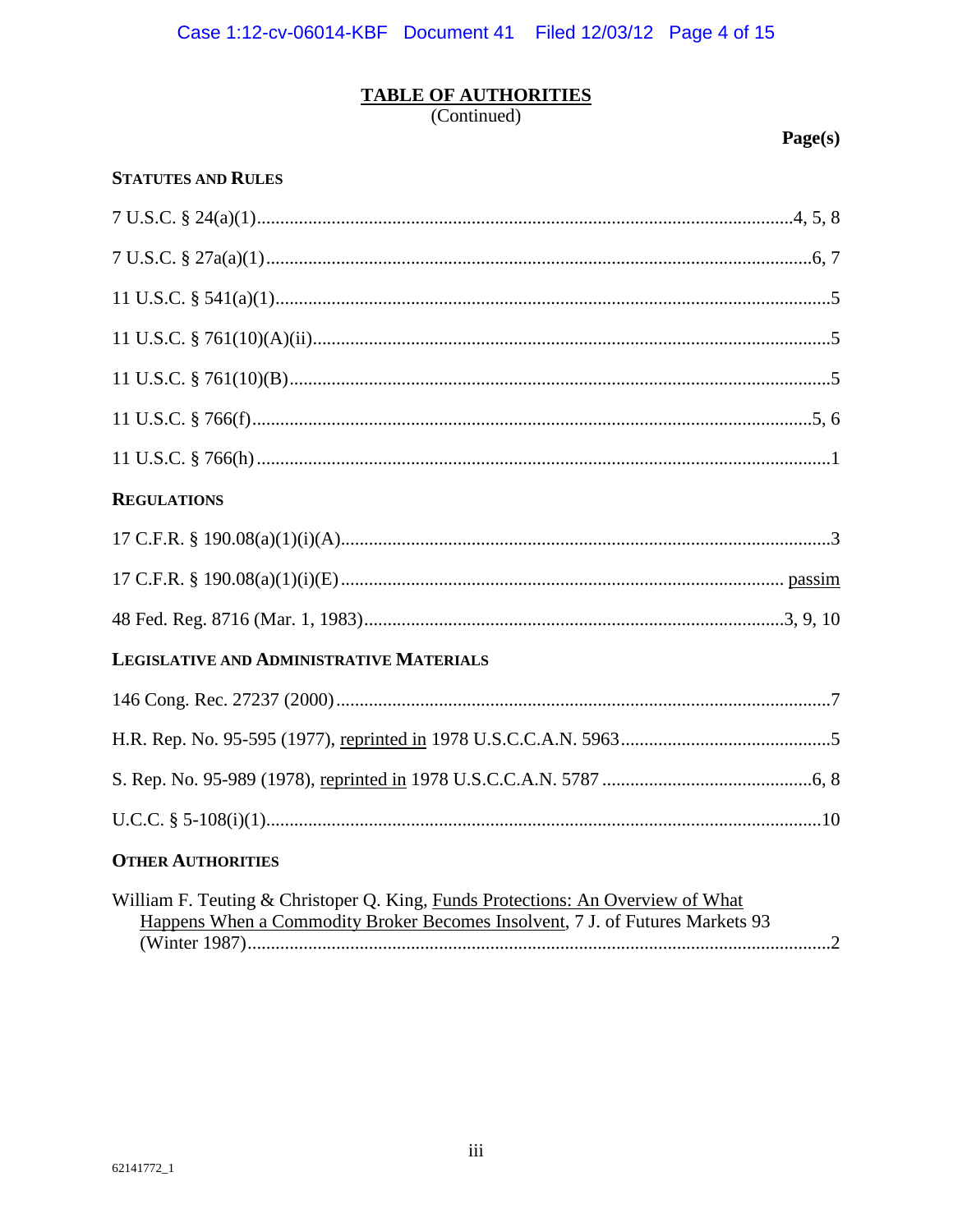#### **PRELIMINARY STATEMENT**

Prior to the liquidation of MF Global Inc. ("MFGI"), ConocoPhillips, like all other former MFGI customers, posted margin to secure its trading activity. Unlike other customers, ConocoPhillips, because it used letters of credit ("LOCs") as margin rather than cash or securities, argues for the return of its margin outside the Bankruptcy Code's normal pro rata distribution process. As demonstrated in the opening papers by the Trustee ("Trustee's Mem.") and the Commodity Futures Trading Commission ("CFTC Br."), the CFTC anticipated exactly this situation as early as 1981. And it promulgated a regulation  $(17 \text{ C.F.R. } § 190.08(a)(1)(i)(E))$ or the "LOC Provision") explicitly to foreclose ConocoPhillips' position, emphasizing that all customers, large and small, should be treated the same in a futures commission merchant ("FCM") liquidation.

In its opposition brief ("Opp. Br."), ConocoPhillips argues that the CFTC promulgated a regulation inadvertently directing a result exactly opposite from its explicit intent. Sidestepping legislative history and statutory construction principles, ConocoPhillips argues that Congress, in unrelated legislation, abrogated the LOC Provision without mentioning it. ConocoPhillips also argues that state LOC law trumps the CFTC's regulation, despite Congress' specific direction that the CFTC promulgate customer property regulations. Finally, ConocoPhillips argues that, even if the LOCs are customer property, the property evaporated when some of the LOCs expired.

<span id="page-4-0"></span>ConocoPhillips is incorrect. The bedrock principle of ratable distribution in bankruptcy – codified in 11 U.S.C. § 766(h) in the context of a FCM liquidation – as well as the plain language and history of the relevant laws contravene its arguments.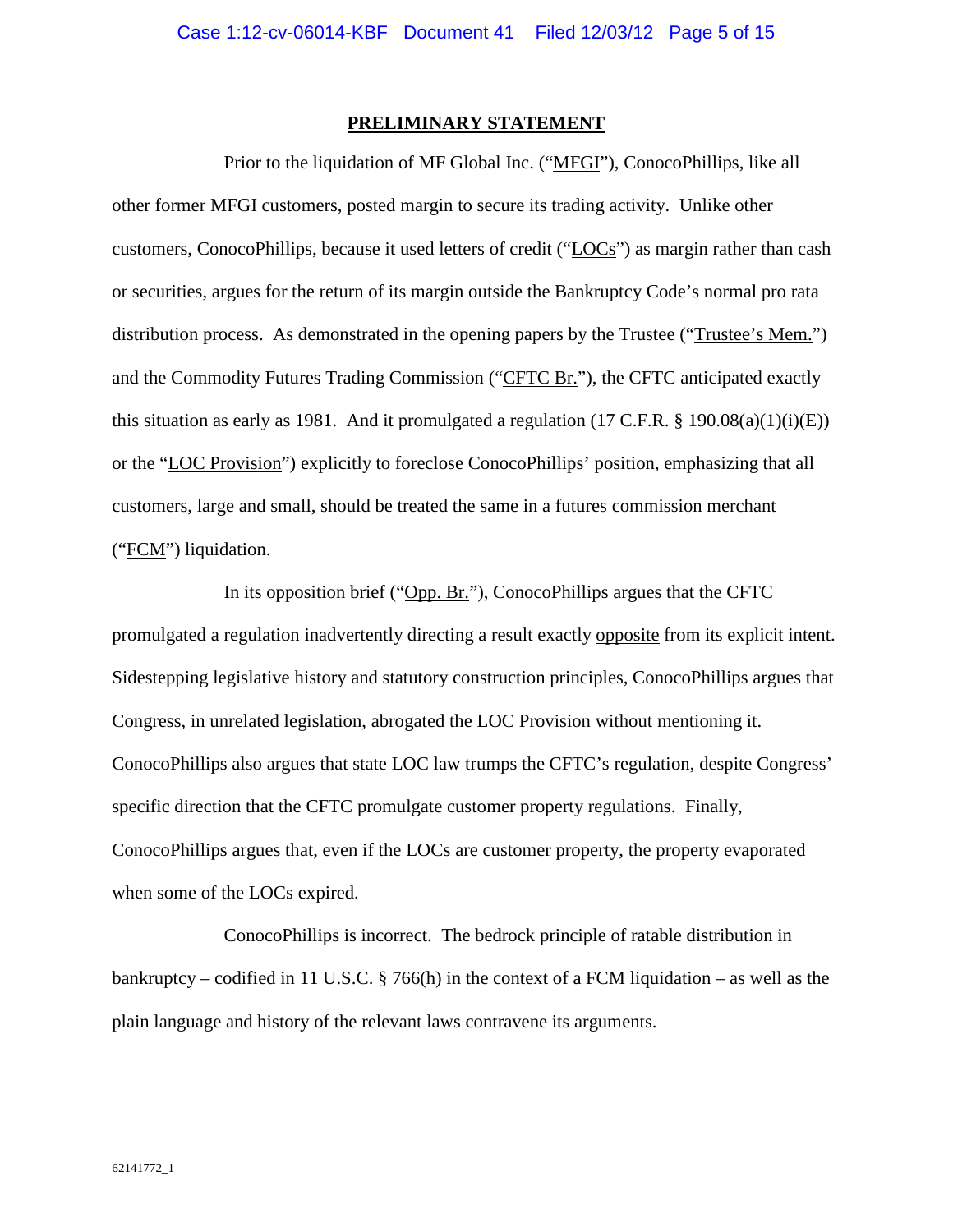#### **ARGUMENT**

#### **I. THE CFTC SAID WHAT IT MEANT IN THE LOC PROVISION.**

ConocoPhillips' argument is premised on its contention that the CFTC promulgated a regulation that, inadvertently but also clearly and unambiguously, says exactly the opposite of what the CFTC intended. The language and intent of the LOC Provision belie such a reading. The CFTC articulated what it intended the LOC Provision to mean when it proposed the provision in 1981 prior to notice and comment. The commentators understood exactly what the provision meant during the notice and comment period. The CFTC reiterated the meaning of the LOC Provision in 1983 when it promulgated the final regulation. Subsequent commentators recognized the correct meaning of the regulation.<sup>[1](#page-5-2)</sup> And the CFTC remains consistent in its interpretation today.

The LOC Provision makes the "full proceeds" of a LOC customer property. 17 C.F.R. § 190.08(a)(1)(i)(E). The plain language supports the Trustee's position: "full proceeds" means that LOCs, when posted as margin with a FCM, should be fully available as customer property subject to pro rata distribution by the Trustee. (See Trustee's Mem. at 9-10.) This plain meaning has been apparent for over thirty years.

ConocoPhillips' argument – that the plain meaning supports it and that the purpose, history, and CFTC interpretation of the LOC Provision should all be ignored – is incorrect. First, the argument is not supported by case law. From the Supreme Court down, courts have recognized that the "plain language" of a statute or regulation should not be read in a manner contrary to the intent of the drafter or to reach absurd results. See United States v. Ron

<span id="page-5-2"></span><span id="page-5-1"></span><span id="page-5-0"></span><sup>1.</sup> See William F. Teuting & Christoper Q. King, Funds Protections: An Overview of What Happens When a Commodity Broker Becomes Insolvent, 7 J. of Futures Markets 93, 98 (Winter 1987).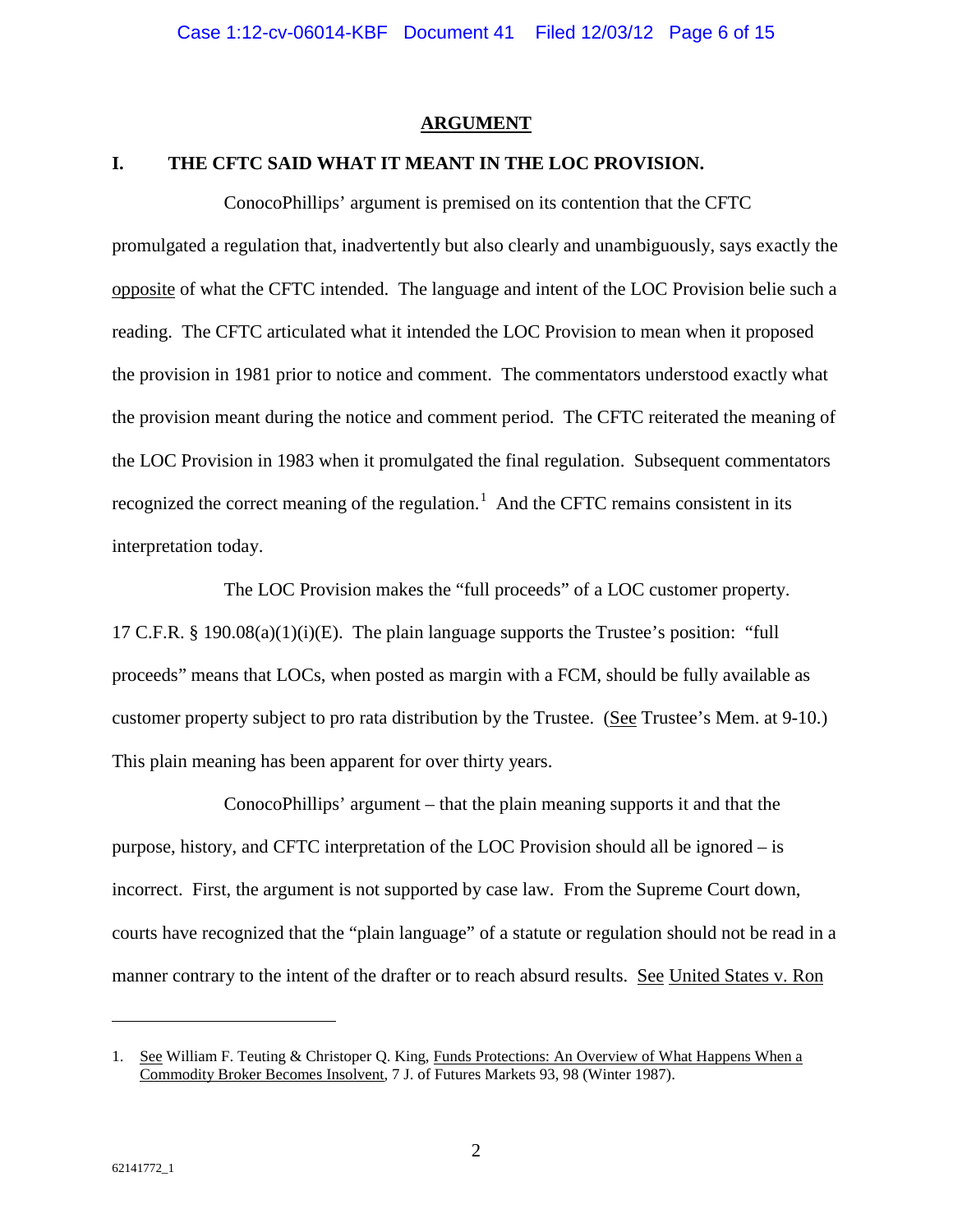<span id="page-6-2"></span><span id="page-6-0"></span>Pair Enters. Inc., 489 U.S. 235, 242 (1989); Chechele v. Elstain, No. 11 Civ. 3320 (SAS), 2012 U.S. Dist. LEXIS 23975, at \*6 (S.D.N.Y. Feb. 24, 2012). ConocoPhillips' proposed reading of the regulation would be contrary to and clearly frustrate the CFTC's intent. 48 Fed. Reg. 8716, 8718 (Mar. 1, 1983).

Second, the "plain language" of the LOC Provision does not say what ConocoPhillips would like it to say, and it certainly does not do so unambiguously. ConocoPhillips argues that the CFTC should have written "full face amount" rather than "full proceeds" to achieve the outcome it clearly intended. But this is a false dichotomy. The term "proceeds" has its usual meaning of "something that results or accrues; the total amount derived from a sale or other transaction." (CFTC Br. at 10.) Certainly, "full proceeds" does not equal "amount that could have been drawn down pre-petition, pursuant to state law, to remedy a customer default." These additional words, which ConocoPhillips argues the Court should insert into the LOC Provision as its unambiguous plain meaning, actually defeat the provision's purpose. For all of the LOCs involved in the MFGI liquidation, there was no customer default, meaning that the LOC Provision would bring no customer property into the estate where MFGI had actually permitted over \$270 million in LOC margin to be posted by its customers. This result would provide a windfall to some customers, while depriving the others of customer property that the CFTC's regulatory framework always contemplated would be available for distribution to them.

<span id="page-6-1"></span>Moreover, a "default" is consistently not required for any type of margin to become customer property. 17 C.F.R. § 190.08(a)(1)(i)(A). Any former MFGI customer could argue, like ConocoPhillips, that MFGI had no pre-petition state law right to access the margin it had posted absent a default. But in a FCM liquidation, there is no dispute that the Trustee is

3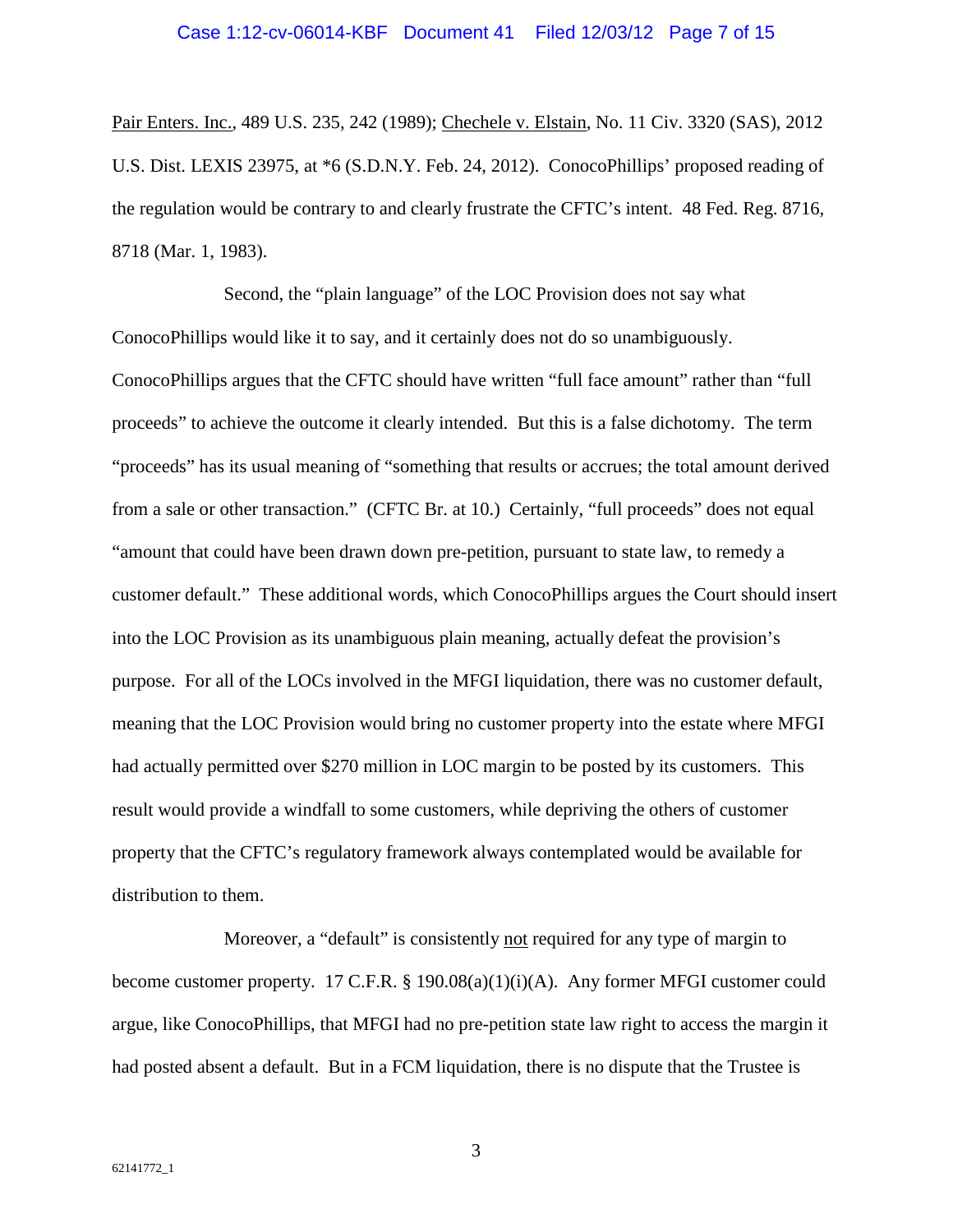#### Case 1:12-cv-06014-KBF Document 41 Filed 12/03/12 Page 8 of 15

charged with distributing all margin to customers ratably. Inserting a "default" requirement only for margin posted as LOCs would prefer the nine former MFGI customers that used LOCs over the tens of thousands that did not. The LOC Provision certainly does not unambiguously mandate this inequitable result.

Third, regardless of how one reaches the LOC Provision's promulgation history – whether because the alleged "plain language" of a regulation cannot be interpreted in a vacuum or because the LOC Provision does not unambiguously say what ConocoPhillips argues, or both – there is no dispute that history supports the Trustee's determination. The CFTC's current interpretation is also entirely consistent with its contemporaneous intent. And the CFTC's longstanding, consistent interpretation of its own regulation is entitled to deference. (See Trustee's Mem. at 10-13); see also Green Island Power Auth. v. Fed. Energy Regulatory Comm'n, No. 11-1960, 2012 U.S. App. LEXIS 20048, at \*2-3 (2d Cir. Sept. 25, 2012).

## <span id="page-7-0"></span>**II. THE LOC PROVISION IS A VALID EXERCISE OF THE CFTC'S CLEARLY DELEGATED AUTHORITY.**

ConocoPhillips dedicates only a few pages to its incorrect reading of the LOC Provision. Instead, it predominantly argues that other state and federal laws somehow invalidate the LOC Provision. They do not. ConocoPhillips' arguments all must be considered in the context of the statute in which Congress granted the CFTC the authority to promulgate the LOC Provision in the first place – a statute that ConocoPhillips ignores in its opposition:

> Notwithstanding Title 11, the [CFTC] may provide, with respect to a commodity broker that is a debtor under chapter 7 of Title 11, by rule or regulation . . . that certain cash, securities, other property or commodity contracts are to be included in or excluded from customer property. . . .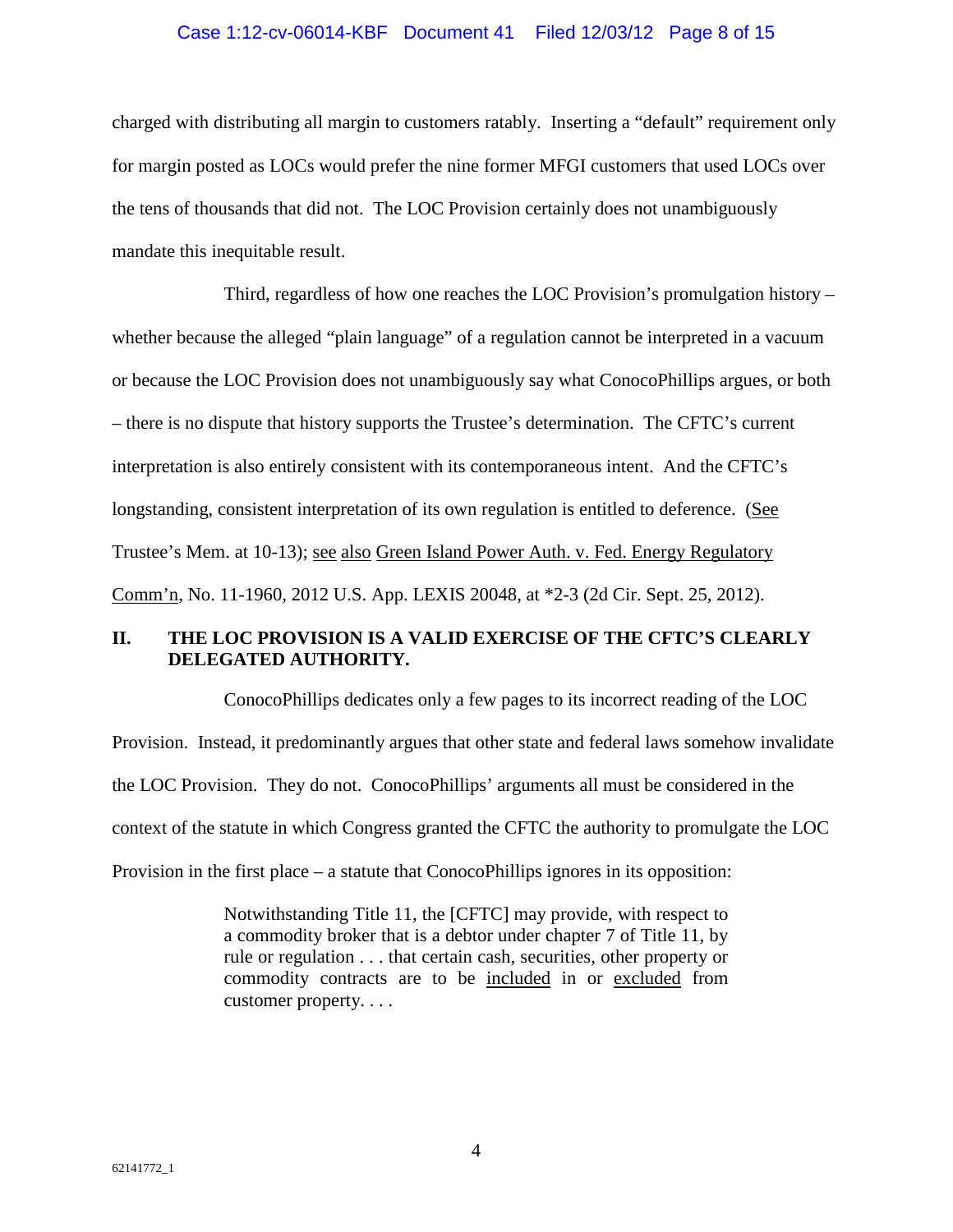<span id="page-8-1"></span>7 U.S.C. § 24(a)(1) (emphasis added). This delegation of authority to the CFTC to make rules about customer property in a FCM liquidation could not be more explicit. ConocoPhillips' arguments that other, unrelated laws withdraw that authority should not be accepted.

## <span id="page-8-4"></span><span id="page-8-2"></span>**A. The Bankruptcy Code Provisions Cited By ConocoPhillips Are Not Relevant To This Dispute.**

ConocoPhillips argues that two Bankruptcy Code provisions – 11 U.S.C. § 541(a)(1) and 11 U.S.C. § 766(f) – prohibit the LOC Provision as promulgated. They do no such thing. First, ConocoPhillips argues that, in the creation of the debtor's estate under 11 U.S.C. § 541(a)(1), the relevant analysis looks to the debtor's state law property rights. In a typical bankruptcy, this is undoubtedly true. But this is a FCM liquidation. There is a separate subchapter of the Bankruptcy Code that governs such liquidations, particularly to address customer property. That important distinction shifts the question here to whether the LOCs are "customer property," not whether they were property in which the pre-petition debtor had a state law property interest.

<span id="page-8-3"></span>The statutory definition of customer property supports this; it focuses not on the debtor's interest but instead on whether or not the customer had a claim to the property. E.g., 11 U.S.C. § 761(10)(A)(ii); 11 U.S.C. § 761(10)(B) (excluding from customer property any property to which the customer would not have a claim).<sup>[2](#page-8-6)</sup> Indeed, ConocoPhillips' misplaced argument based on section 541(a) was advanced in the Madoff liquidation and rejected. See SIPC v. Bernard L. Madoff Inv. Sec., LLC, 401 B.R. 629 (Bankr. S.D.N.Y. 2009), aff'd sub

<span id="page-8-6"></span><span id="page-8-5"></span><span id="page-8-0"></span><sup>2.</sup> See also H.R. Rep. No. 95-595, at 391 (1977), reprinted in 1978 U.S.C.C.A.N. 5963, 6347 (explaining that the purpose of this subparagraph is to "[e]xclude[] property in a customer's account that belongs to the commodity broker, such as a contract placed in the account by error, or cash due the broker for a margin payment that the broker has made").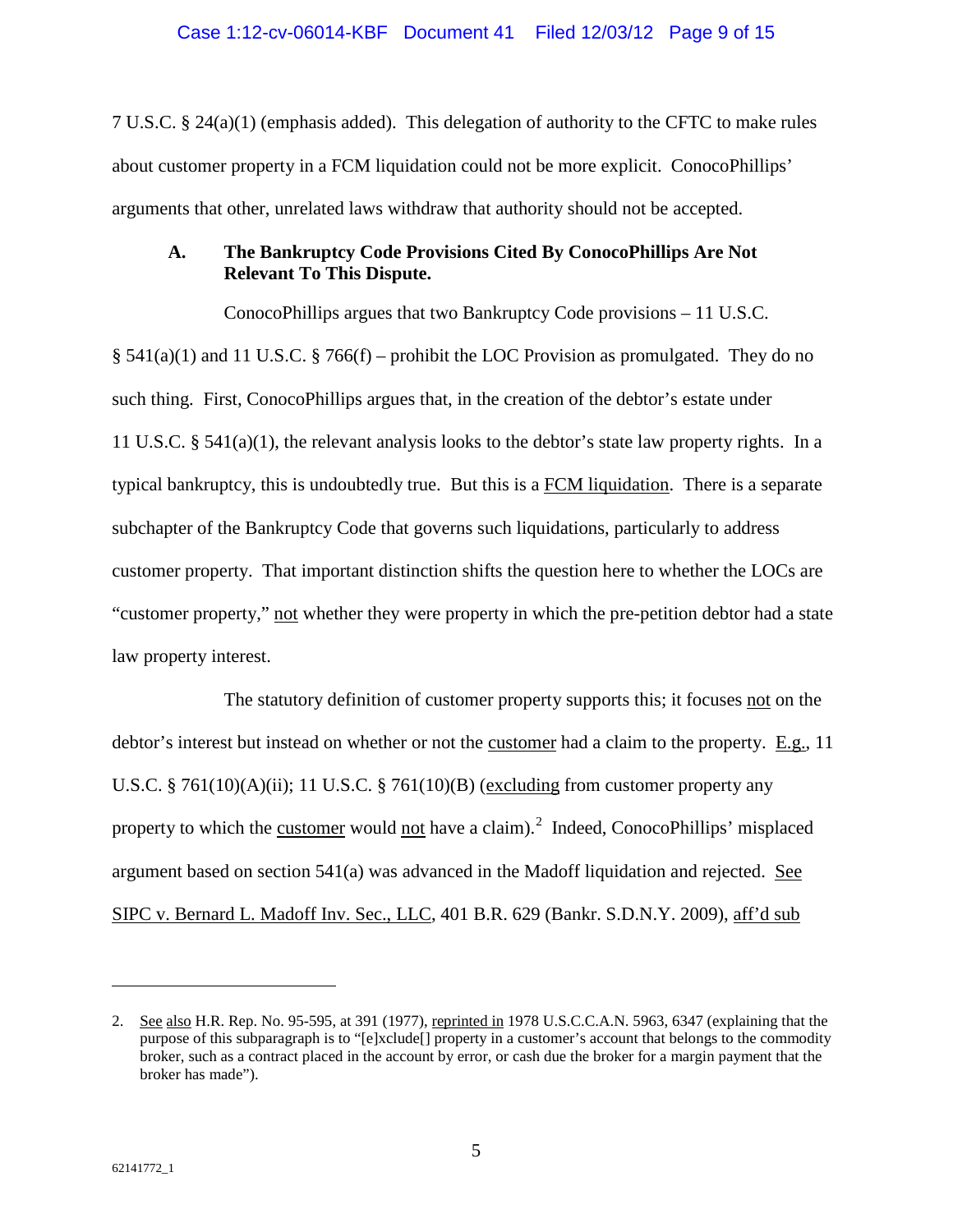nom. Rosenman Family, LLC v. Picard, 420 B.R. 108 (S.D.N.Y. 2009), aff'd, 395 F. App'x 766  $(2d$  Cir. 2010).<sup>[3](#page-9-2)</sup>

<span id="page-9-0"></span>Second, ConocoPhillips argues that any draw down on the LOCs would have been unlawful and violated the "good market practice" reference in 11 U.S.C. § 766(f). But as we know, no "unlawful" draw down was ever contemplated. Had a Trustee draw been necessary – and one never was, as the Trustee reached interim or final agreement with all LOC customers – the demand on the bank would have been accurate and clear that it was pursuant to CFTC regulation. It is difficult to fathom that, by following explicit CFTC instructions, the Trustee's actions would fall outside good market practice. Indeed, "good market practice" as used in this statute has nothing to do with LOCs at all; rather, it was meant to prevent a trustee "from flooding a thin market with a large percentage of share in any one issue." S. Rep. No. 95-989, at 102 (1978), reprinted in 1978 U.S.C.C.A.N. 5787, 5888.

## <span id="page-9-1"></span>**B. The Legal Certainty For Bank Products Act Did Not Abrogate The LOC Provision.**

ConocoPhillips argues that the Legal Certainty for Bank Products Act of 2000 ("LCBPA") abrogated the almost twenty-year-old LOC Provision, even though neither the LCBPA itself nor any of its legislative history mentions the LOC Provision at all.

ConocoPhillips premises its argument on its contention that the LCBPA "unequivocally prohibits the CFTC from promulgating a rule that would alter the terms and characteristics of a letter of credit." (Opp. Br. at 18.) This argument suffers from three flaws. First, the statute does not refer to altering the terms of a LOC. Rather it states that the CFTC

<span id="page-9-2"></span><sup>3.</sup> Rosenman Family, LLC's rejected argument is reproduced at Brief for Plaintiff-Appellant Rosenman Family, LLC, Rosenman Family, LLC v. Picard, 395 F. App'x. 766 (2d Cir. 2010) (No. 09-5296) ("[T]he SIPA statute is intended merely to create a priority class of creditors within the bankruptcy framework, and they are only entitled to property in which their broker had a legal or equitable interest.")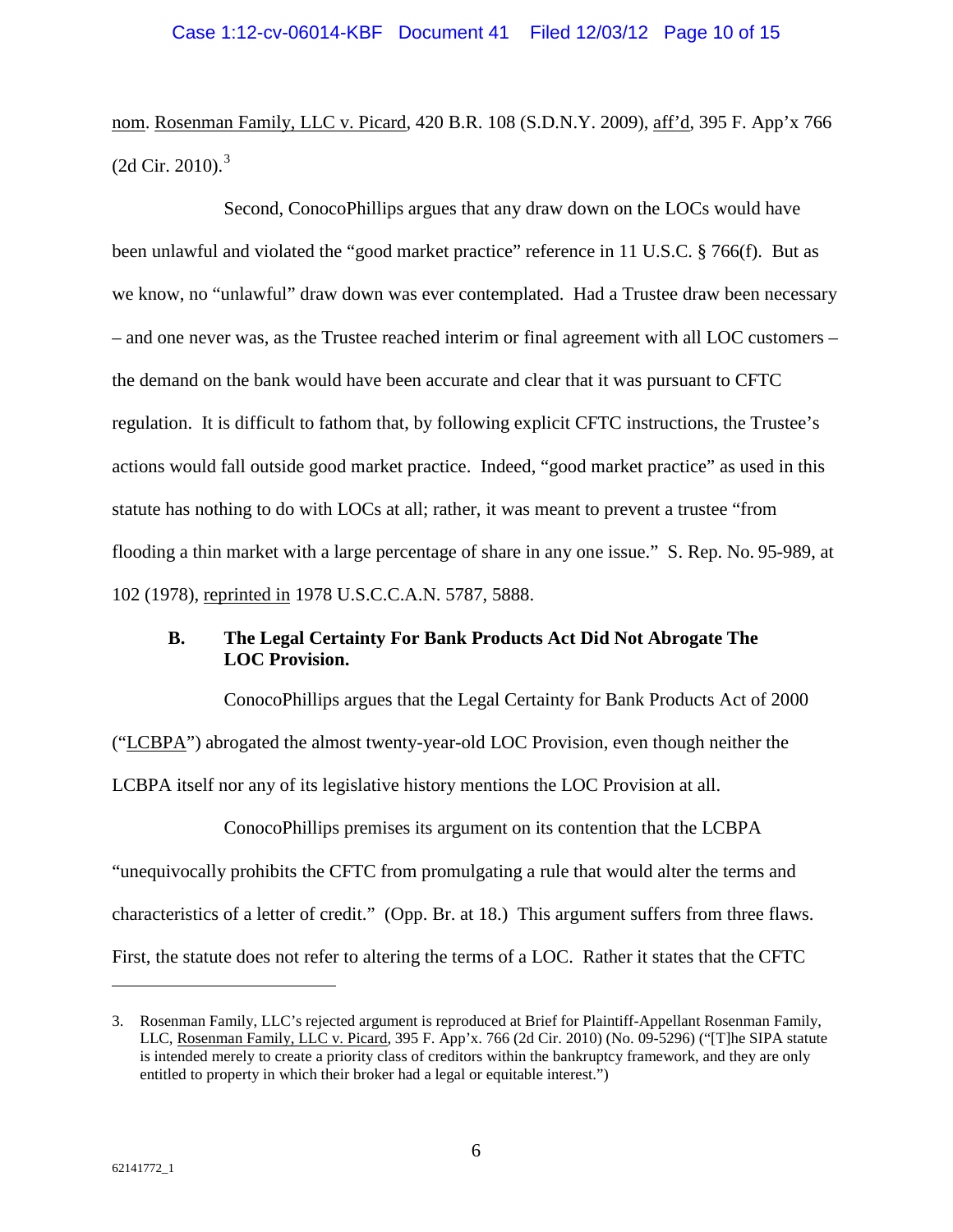#### <span id="page-10-1"></span>Case 1:12-cv-06014-KBF Document 41 Filed 12/03/12 Page 11 of 15

"shall not exercise regulatory authority under the [CEA] with respect to" a series of traditional banking products like savings accounts, certificates of deposit, and LOCs. 7 U.S.C.  $\S 27a(a)(1)$ (emphasis added). The most reasonable plain meaning of "regulatory authority under the [CEA]" is the CFTC's well-known, historical, and thorough regulation of the commodity futures markets. (See CFTC Brief at 15.) A bank does not become subject to this extensive regulation simply by issuing a LOC any more than it does by loaning cash that could be used as margin.<sup>[4](#page-10-2)</sup>

Second, ConocoPhillips overstates the effect of the LOC Provision when it argues that the provision alters the terms and characteristics of a LOC. The only effect that the LOC Provision has on a LOC is to bring its full proceeds into the customer property estate in a FCM liquidation. It also notifies customers and banks how LOCs posted as margin for commodity futures trading will be treated in the event of a FCM liquidation: pro rata, exactly like all other forms of margin.

<span id="page-10-0"></span>Third, it is at the very least not clear and unambiguous that Congress intended in the LCBPA to abrogate the LOC Provision. Given this ambiguity, the CFTC's interpretation – as the agency charged with administering the statute – is highly persuasive. ConocoPhillips' assertion that agency deference is only warranted when the agency's interpretation has gone through formal notice and comment is simply not the law. See Kruse v. Wells Fargo Home Mortg., Inc., 383 F.3d 59, 59-61 (2d Cir. 2004); <u>see also WPIX, Inc. v.</u> ivi, Inc., 691 F.3d 275, 283-85 (2d Cir. 2012). Even the cases cited by ConocoPhillips support deference to the agency's interpretation. See Conn. Office of Prot. & Advocacy for Persons with Disabilities v. Hartford Bd. of Educ., 464 F.3d 229, 239 (2d Cir. 2006) (deferring to agency's interpretation under

<span id="page-10-2"></span><sup>4.</sup> Legislative history supports this: Congress wanted to reiterate the existing state of the law by providing "certainty that products offered by banking institutions will not be regulated as futures contracts." 146 Cong. Rec. 27237 (2000) (emphasis added); (see Trustee's Mem. at 20-21; CFTC Br. at 14-15.)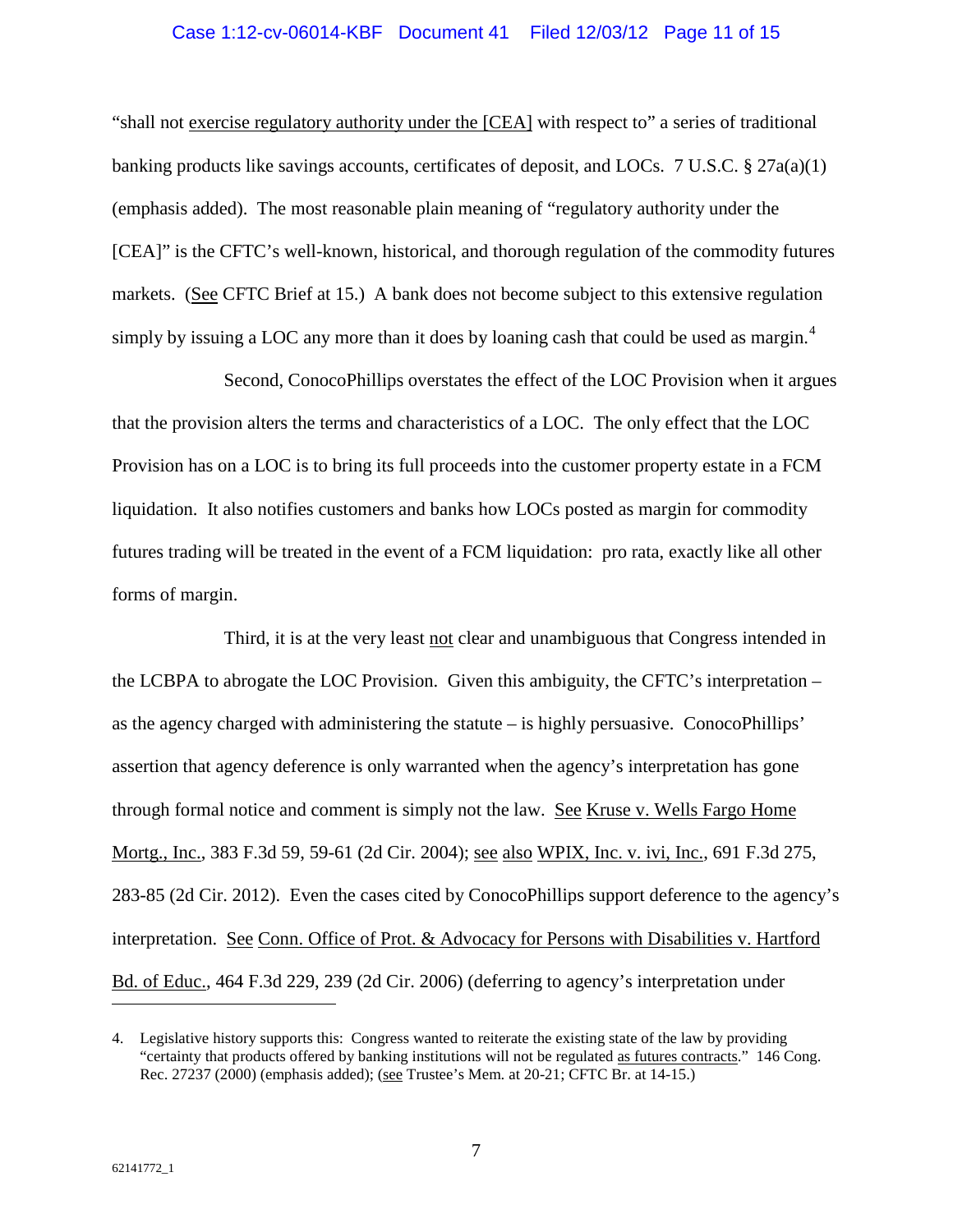Skidmore); Estate of Landers v. Leavitt, 545 F.3d 98, 106 (2d Cir. 2008) ("[L]ess formal, nonlegislative interpretations" are not "disqualified from receiving Chevron deference.").

#### **C. The U.C.C. Does Not Trump Federal Regulations.**

ConocoPhillips' final "other laws" argument is that state contract law trumps the correct application of the CFTC regulation. But federal regulation in the commodity futures and bankruptcy fields is pervasive, and there is no question that the controlling rule is the federal one.

<span id="page-11-0"></span>First, ConocoPhillips argues that any CFTC interference with state laws governing LOCs is impermissible because Congress did not give the CFTC preemptive authority. (See Opp. Brief at 25.) There is no dispute that "[p]re-emption fundamentally is a question of congressional intent." English v. Gen. Elec. Co., 496 U.S. 72, 78-79 (1990). Here, Congress' intent that the CFTC promulgate rules governing what is and what is not customer property is clear. <u>See 7 U.S.C.</u> § 24(a)(1). With such an explicit grant of authority, Congress did not need to specifically mention the preemption of state laws, including U.C.C. provisions.

<span id="page-11-3"></span><span id="page-11-2"></span>Second, ConocoPhillips' proposal that state law governs customer property conflicts with Congress' stated intent to create a "cohesive policy for guidance" in a FCM liquidation. S. Rep. No. 95-989, at 7 (1978), reprinted in 1978 U.S.C.C.A.N. 5787, 5793. ConocoPhillips is unable to cite a single case that limits the definition of customer property by reference to state law. Butner v. United States, the seminal bankruptcy case cited by ConocoPhillips, addressed the debtor's interest in property, not customer property. See 440 U.S. 48, 54-55 (1979). And even in that context, Butner recognized that an overriding federal interest would trump state law. See id.; see also SIPC v. Bernard L. Madoff Inv. Sec. LLC (In re Madoff Sec.), 476 B.R. 715, 724-28 (S.D.N.Y. 2012) (citing to Butner and holding that "[n]either bankruptcy law nor state law require the Court to disregard SIPA . . .").

<span id="page-11-1"></span>8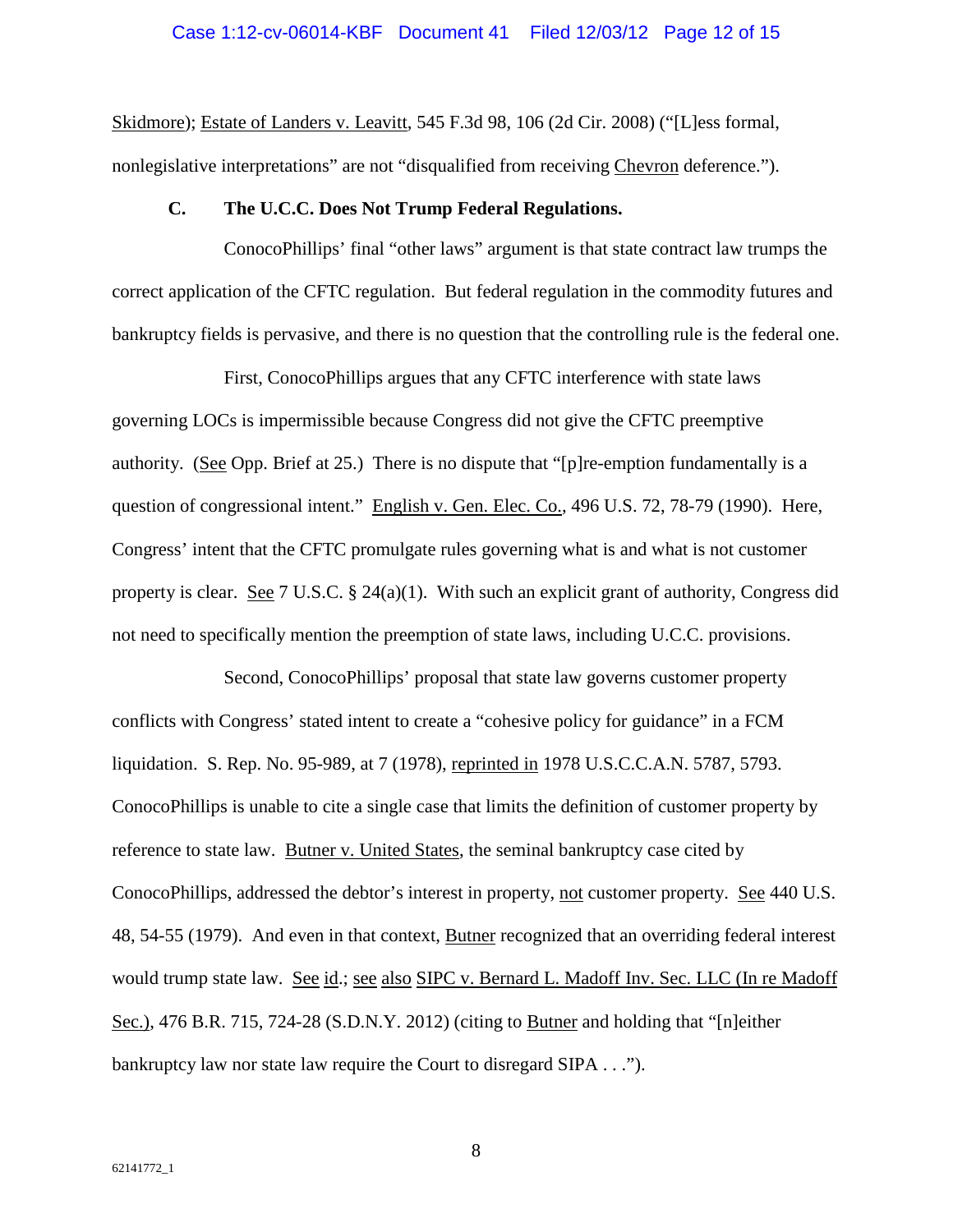Third, ConocoPhillips draws a false distinction between the LOC Provision and its accompanying Supplementary Information. Whether the Supplementary Information, standing alone, would have preemptive effect is not the question here. It is the regulation itself, properly interpreted, that must be given effect. And the only correct interpretation of the regulation is that, when a LOC is used to margin futures trading, the full value of that LOC becomes customer property in a FCM liquidation.<sup>[5](#page-12-2)</sup>

## **III. CUSTOMER PROPERTY CANNOT DISAPPEAR WHEN LETTERS OF CREDIT EXPIRE.**

ConocoPhillips' final argument is that even if the LOCs were customer property, the property goes away when the LOCs expire. The resulting windfall would defeat the LOC Provision's purpose and should not be expected by any customer. (See CFTC Brief at 24-25.) ConocoPhillips' general premise that "when the contract expires, the right is lost," does not address the treatment of LOCs-as-margin in a FCM liquidation; the LOC Provision does that. (Opp. Br. at 30.) And the LOC Provision does not make a "contract right" customer property; it directs that customer property includes a LOC's "full proceeds."

As ConocoPhillips points out, the Supplementary Information (which ConocoPhillips otherwise urges the Court to ignore) contemplates that a trustee will draw on LOCs. But neither the regulation nor the Supplementary Information addresses what occurs if a LOC expires. To fill this gap, the Court should consider the economic reality of commodity futures margining, the LOC Provision's purpose, and the CFTC's interpretation. See In re Bernard L. Madoff Inv. Sec. LLC, 654 F.3d 229, 237-38 (2d Cir. 2011).

<span id="page-12-2"></span><span id="page-12-1"></span><span id="page-12-0"></span><sup>5.</sup> Because the regulation (and not just the Supplementary Information) is controlling here, Wyeth v. Levine is not relevant. 555 U.S. 555, 577-78 (2009). Wyeth is also distinguishable because the CFTC did provide a detailed and reasoned explanation of its consistent longstanding view, and that view is consistent with Congress' purposes. See id.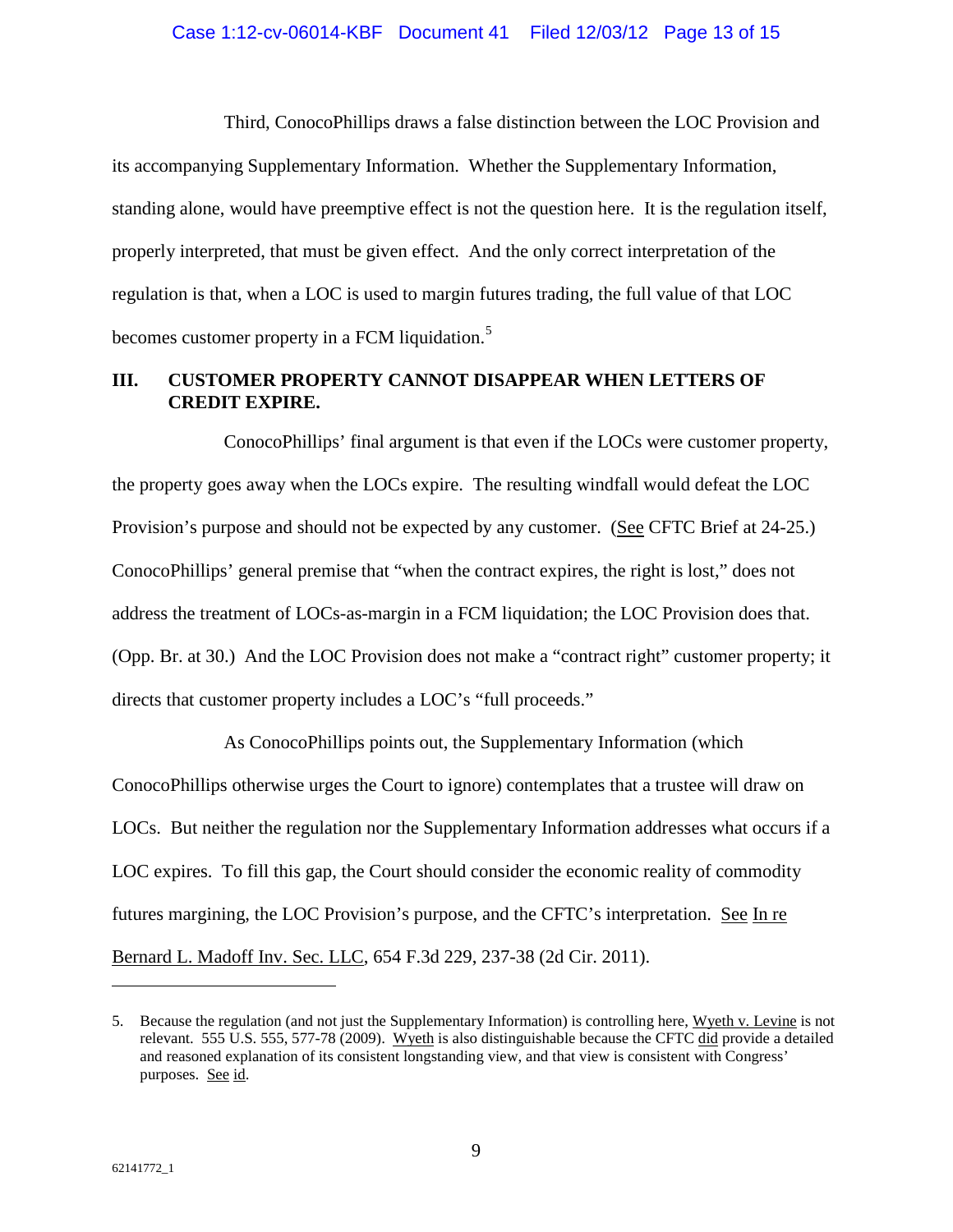#### <span id="page-13-0"></span>Case 1:12-cv-06014-KBF Document 41 Filed 12/03/12 Page 14 of 15

First, the economic reality: LOCs and cash or other assets work the same way when used as margin. In either case, the customer is the ultimate source of the funds. For cash collateral customers, the cash is withdrawn from an account. For LOC customers like ConocoPhillips, the funds are initially drawn from the issuing bank, but that same day, ConocoPhillips would be obligated to reimburse the bank. See U.C.C. § 5-108(i)(1). If a LOC had expired pre-petition, ConocoPhillips would have been under-margined, and, just as with any other customer, additional margin would have been required. (See Trustee's Mem. at 4.) Given the similarity pre-petition, there is no reason for different, more favorable treatment for LOCs post-petition. The expiration (or return) of a LOC is just like the return of any collateral, and it is subject to the same pro rata distribution principles. (See Trustee's Mem. at 13-15.)

Second, the LOC Provision's goal is to ensure equitable treatment for customers posting margin regardless of form. (See supra section I.) If the customers posting LOCs can receive a windfall (i.e. the complete return of their margin in the event of an expiration) the purpose of the regulation is frustrated. (See CFTC Br. at 24-25.)

Finally, the CFTC made its interpretation of its regulations clear: the expiration of the LOCs does not affect their status as customer property. (See CFTC Br. at 24-25.) That interpretation is consistent with both the language and the purpose of the regulation, and it is entitled to deference. See Talk Am., Inc. v. Mich. Bell Tel. Co., 131 S. Ct. 2254, 2263 (2011) ("[N]ovelty alone is not a reason to refuse deference."); (See CFTC Br. at 20.)

10